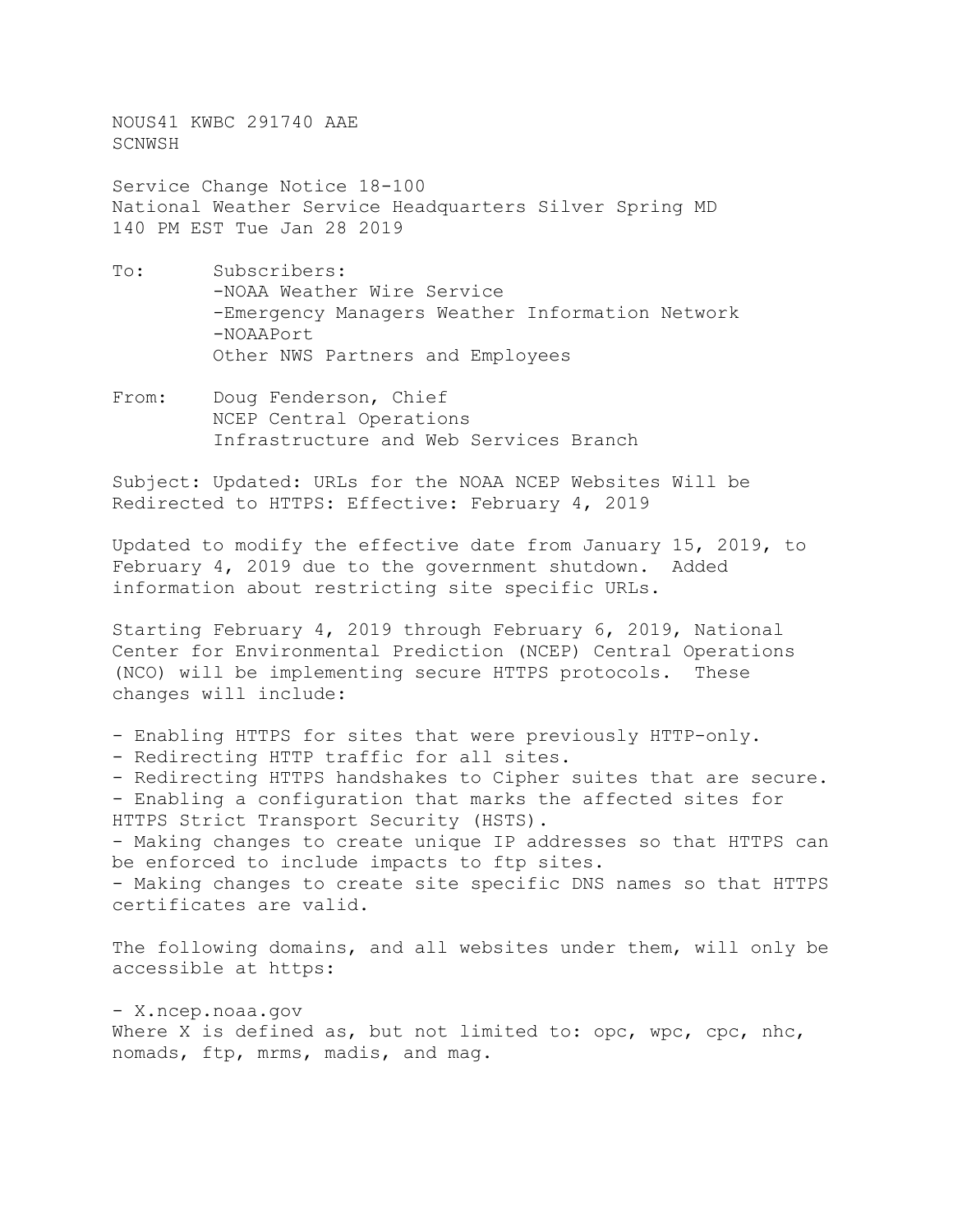- X.weather.gov Where X is multiple sites nested under the domain weather.gov.

If you have specific questions on a site, please email the contacts below.

- tgftp.nws.noaa.gov - X.noaa.gov Where X is defined as, but not limited to: airquality.weather and water.weather.

To find a complete list of all URLs and a transition date for each site, please see the URL below:

[https://www.nco.ncep.noaa.gov/pmb/changes/URL\\_http\\_https.shtml](https://www.nco.ncep.noaa.gov/pmb/changes/URL_http_https.shtml)

NCEP will be giving users one week of an overlap period to test any transitions from HTTP to HTTPS. Beginning by December 6, 2018, all HTTPS URLs will be available alongside HTTP. Starting as early as December 11, 2018, NCEP will begin to redirect HTTP URLs to HTTPS and disable HTTP access.

There are no changes to ftp services also offered through those domains. The exception to this is that some ftp IP addresses have needed to be changed in order to support this project. The ftp URLs are not changing, but users with firewall rules may need to update them to include new IPs.

All users should be using the top level Domain Name Service (DNS) URL to access our websites. A full list of those URLs can be found in the link above. If you are using an 'origin' or site specific (IE 'bldr' or 'cprk') URL, you must switch to using the top DNS within 1 week of the completed migration to HTTPS. After one week, NCEP will begin blocking direct access to any site specific URLs.

This change is following the Homeland Security Binding Operational Directive, BOD-18-01.